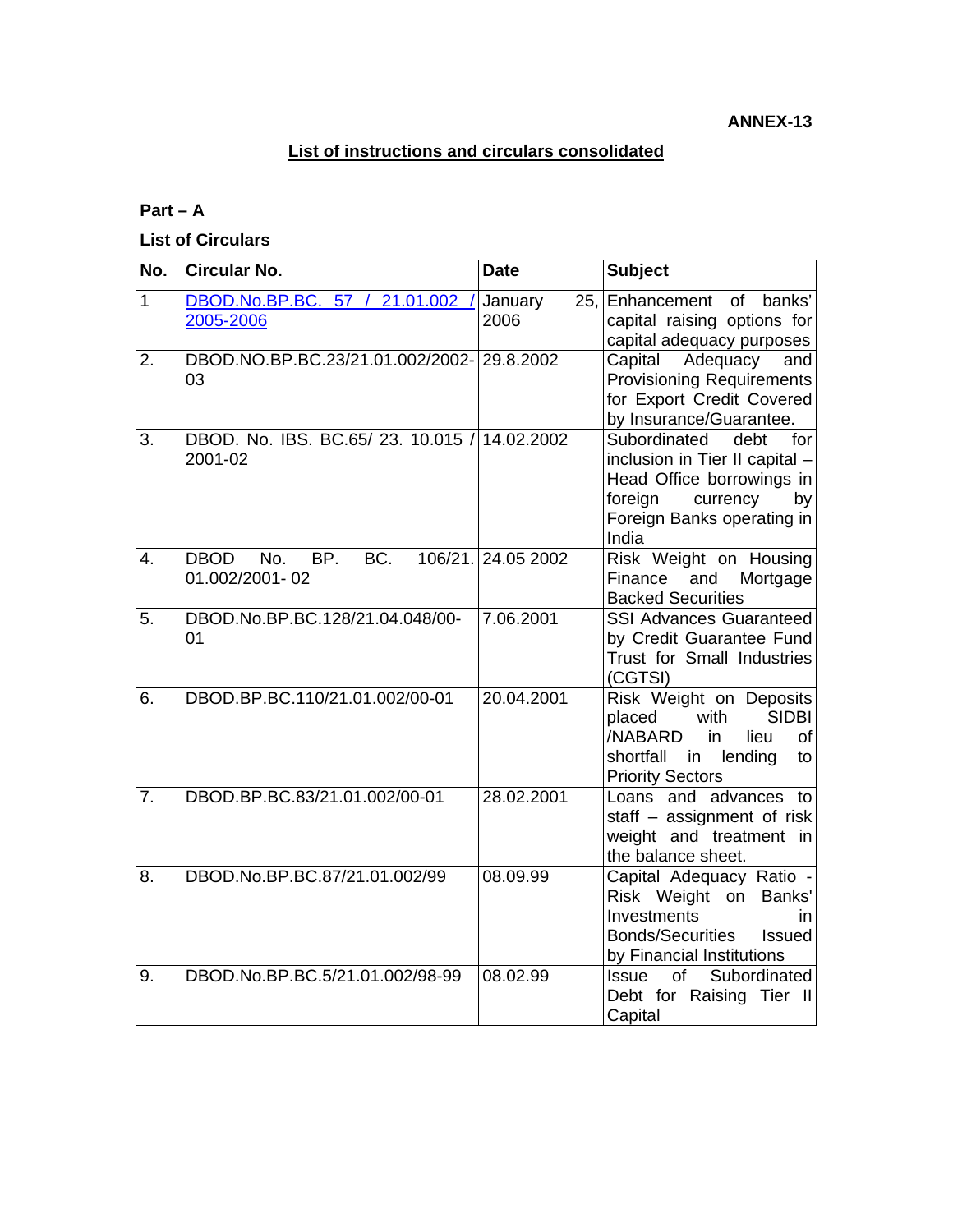| No. | <b>Circular No.</b>                      | <b>Date</b>   | <b>Subject</b>                                                                                                                                                                                                            |
|-----|------------------------------------------|---------------|---------------------------------------------------------------------------------------------------------------------------------------------------------------------------------------------------------------------------|
| 10. | DBOD.No.BP.BC.119/21.01.002/98           | 28.12.98      | Monetary & Credit Policy<br><b>Measures</b><br>Capital<br><b>Risk</b><br>Ratio<br>Adequacy<br>Weight<br>Banks'<br><b>on</b><br>Investments<br><i>in</i><br><b>Bonds/Securities</b><br>Issued<br>by Financial Institutions |
| 11. | DBOD.No.BP.BC.152/21.01.002/96           | 27.11.96      | Capital<br>Adequacy<br>Measures                                                                                                                                                                                           |
| 12. | DBOD.No.IBS.BC.64/23.61.001/96           | 24.05.96      | Capital<br>Adequacy<br><b>Measures</b>                                                                                                                                                                                    |
| 13. | DBOD.No.BP.BC.13/21.01.002/96            | 08.02.96      | Capital<br>Adequacy<br><b>Measures</b>                                                                                                                                                                                    |
| 14. | DBOD.No.BP.BC.99/21.01.002/94            | 24.08.94      | Capital<br>Adequacy<br>Measures                                                                                                                                                                                           |
| 15. | DBOD.No.BP.BC.9/21.01.002/94             | 08.02.94      | Capital<br>Adequacy<br><b>Measures</b>                                                                                                                                                                                    |
| 16. | DBOD.No.IBS.BC.98/23-50-001-<br>92/93    | 06.04.93      | Capital<br>Adequacy<br>Measures - Treatment of<br>Foreign Currency Loans to<br>Indian Parties (DFF)                                                                                                                       |
| 17. | DBOD.No.BP.BC.117/21.01.002-92           | 22.04.92      | Capital<br>Adequacy<br><b>Measures</b>                                                                                                                                                                                    |
| 18  | DBOD.No.BP.BC.23/21.01.002/2006-<br>2007 | July 21, 2006 | banks'<br>Enhancement<br>of<br>capital raising options for<br>capital adequacy purposes                                                                                                                                   |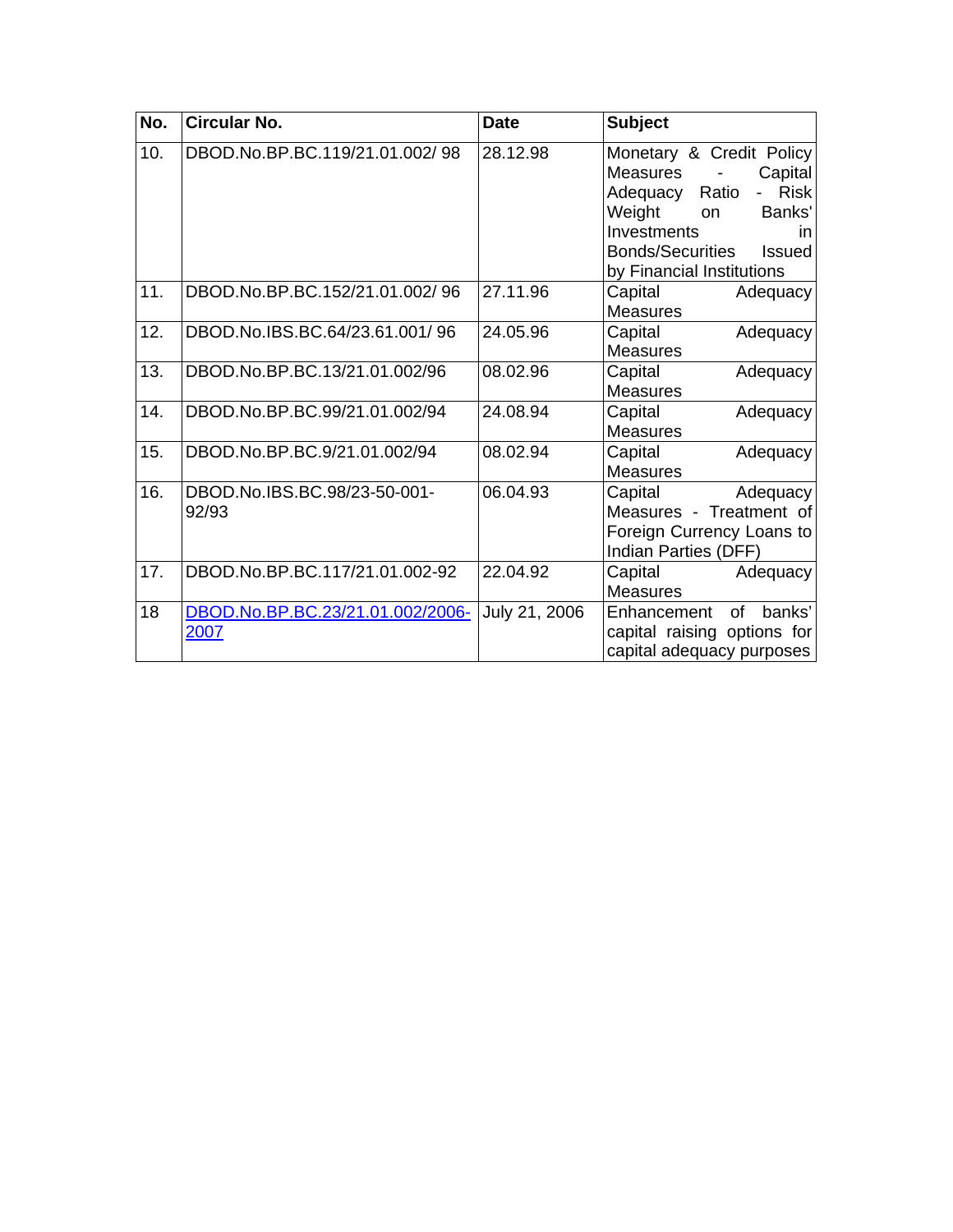### **Part – B**

#### **List of Other Circulars containing Instructions/ Guidelines /Directives related to Prudential Norms**

|                | No. Circular No.                                   | <b>Date</b>   | <b>Subject</b>                                                                                                                                                                                                                                                                           |
|----------------|----------------------------------------------------|---------------|------------------------------------------------------------------------------------------------------------------------------------------------------------------------------------------------------------------------------------------------------------------------------------------|
| $\mathbf{1}$   | DBOD.BP.BC.105/21.01.002/2002-<br>2003,            | 7.05.2003     | Monetary And Credit Policy<br>2003-04<br>Investment<br>$\sim$<br><b>Fluctuation Reserve</b>                                                                                                                                                                                              |
| $\overline{2}$ | DBOD.No.BP.BC.96/21.04.048/2002-<br>03             | 23.4.2003     | Of<br>Sale<br>Guidelines on<br>Financial<br>Assets<br>to<br>Securitisation<br>Company<br>(SC)/Reconstruction<br>Company (RC) (Created<br>Under The Securitisation and<br>Reconstruction of Financial<br>Assets And Enforcement of<br>Security Interest Act, 2002)<br>and Related Issues. |
| 3              | DBOD No. BP.BC. 89/21.04.018/2002-29.3.2003<br>03  |               | Guidelines on compliance<br>with Accounting Standards<br>(AS) by banks                                                                                                                                                                                                                   |
| $\overline{4}$ | DBOD.No.BP.BC.72/21.04.018/2002-<br>03             | 25.2.2003     | Guidelines for Consolidated<br>Accounting<br>Other<br>And<br>Quantitative<br><b>Methods</b><br>to<br>Facilitate<br>Consolidated<br>Supervision.                                                                                                                                          |
| 5              | DBOD NO. BP.BC 71/21.04.103/2002-19.2.2003<br>03   |               | Risk Management system in<br><b>Banks Guidelines in Country</b><br><b>Risk Managements</b>                                                                                                                                                                                               |
| 6              | DBOD.No.BP.BC. 67/21.04.048/2002-14.2.2003<br>2003 |               | Guidelines on Infrastructure<br>Financing.                                                                                                                                                                                                                                               |
| $\overline{7}$ | DBOD.Dir.BC. 62/13.07.09/2002-03                   | 24.1.2003     | Discounting/ Rediscounting<br>of Bills by Banks.                                                                                                                                                                                                                                         |
| 8              | A.P.(DIR Series) Circular No. 63                   | 21.12.2002    | Risk Management and Inter<br><b>Bank Dealings</b>                                                                                                                                                                                                                                        |
| 9              | No.EC.CO.FMD.6/02.03.75/2002-2003 20.11.2002       |               | Hedging of Tier I Capital                                                                                                                                                                                                                                                                |
| 10             | DBOD.No.BP.BC.<br>21.04.048/2001-02                | 57/10.01.2002 | Valuation of investments by<br>banks                                                                                                                                                                                                                                                     |
| 11             | DBOD.No.BC.34/12.01.001/2001-02                    | 22.10.2001    | Section<br>42(1) Of The<br>Reserve Bank Of India Act,<br>1934 - Maintenance of Cash<br>Reserve Ratio (CRR).                                                                                                                                                                              |
| 12             | DBOD.BP.BC. 73/21.04.018/2000-01                   | 30.01.2001    | Retirement<br>Voluntary<br>Scheme (VRS) Expenditure<br>- Accounting and Prudential<br><b>Regulatory Treatment.</b>                                                                                                                                                                       |
| 13             | DBOD.No.BP.BC.31/21.04.048/2000                    | 10.10.2000    | Monetary & Credit Policy<br>Measures - Mid term review<br>for the year 2000-01                                                                                                                                                                                                           |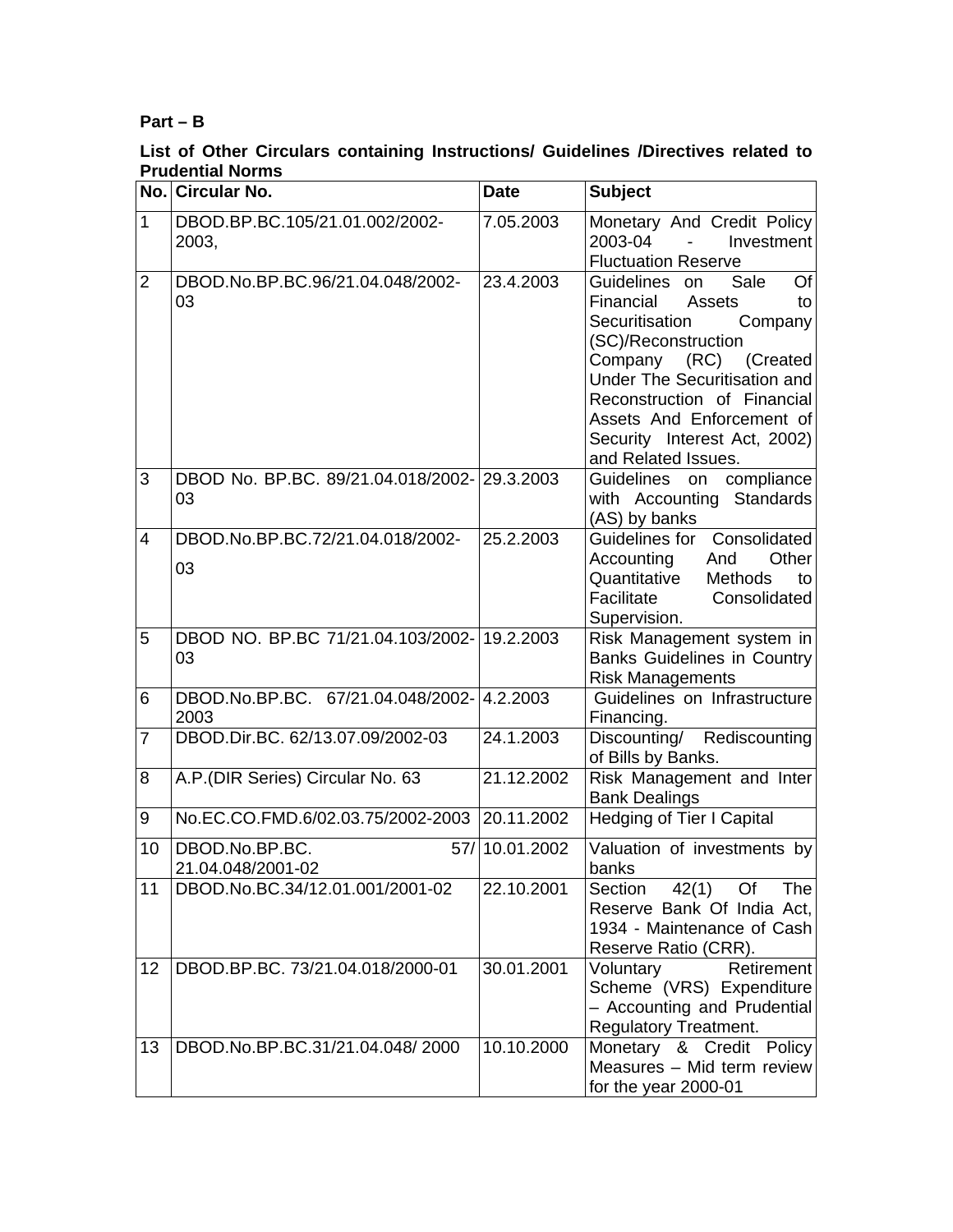|    | No. Circular No.                           | <b>Date</b>  | <b>Subject</b>                                                                                                                                                     |
|----|--------------------------------------------|--------------|--------------------------------------------------------------------------------------------------------------------------------------------------------------------|
| 14 | DBOD.No.BP.BC.169/21.01.002/2000           | 03.05.2000   | Monetary & Credit Policy<br><b>Measures</b>                                                                                                                        |
| 15 | DBOD.No.BP.BC.144/21.04.048/2000           | 29.02.2000   | Income Recognition, Asset<br>Classification<br>and<br>Other<br>Provisioning<br>and<br>Matters<br>Related<br>and<br>Standards<br>Adequacy<br><b>Takeout Finance</b> |
| 16 | DBOD.No.BP.BC.121/21.04.124/99             | 03.11.99     | Monetary & Credit Policy<br>Measures                                                                                                                               |
| 17 | DBOD.No.BP.BC.101/21.04.048/99             | 18.10.99     | Income Recognition, Asset<br>Classification<br>and<br>Provisioning - Valuation of<br>Investments<br>by Banks in<br>Subsidiaries.                                   |
| 18 | DBOD.No.BP.BC.82/21.01.002/99              | 18.08.99     | Monetary & Credit Policy<br><b>Measures</b>                                                                                                                        |
| 19 | FSC.BC.70/24.01.001 /99                    | 17.7.1999    | <b>Equipment Leasing Activity -</b><br>Accounting / Provisioning<br><b>Norms</b>                                                                                   |
| 20 | MPD.BC.187/07.01.279/1999-2001             | 7.7.1999     | Forward Rate Agreements /<br><b>Interest Rate Swaps</b>                                                                                                            |
| 21 | DBOD.No.BP.BC.24/21.04.048/99              | 30.03.99     | Prudential Norms - Capital<br>Adequacy -<br>Income<br>Recognition,<br>Asset<br>Classification<br>and<br>Provisioning                                               |
| 22 | DBOD.No.BP.BC.35/21.01.002/99              | 24.04.99     | Monetary & Credit Policy<br><b>Measures</b>                                                                                                                        |
| 23 | DBOD.No.BP.BC.103/21.01.002/98             | 31.10.98     | Monetary & Credit Policy<br>Measures                                                                                                                               |
| 24 | DBOD.No.BP.BC.32/21.04.018/98              | 29.04.98     | Monetary and Credit Policy<br><b>Measures</b>                                                                                                                      |
|    | 25 DBOD.No.BP.BC.9/21.04.018/98            | 27.01.1998   | Balance Sheet of Bank -<br><b>Disclosures</b>                                                                                                                      |
| 26 | DBOD.No.BP.BC.9/21.04.048/97               | 29.01.97     | Prudential Norms - Capital<br>Income<br>Adequacy,<br>Recognition,<br>Asset<br>Classification<br>and<br>Provisioning                                                |
| 27 | DBOD. BP. BC. No. 3/21.01.002/2004-<br>05  | 06.07.04     | Prudential norms on Capital<br>Adequacy - Cross holding of<br>capital among<br>banks/ financial institutions                                                       |
| 28 | DBOD.No.BP.BC. 103 / 21.04.151/<br>2003-04 | June<br>2004 | Capital<br>24, Guidelines<br>on<br>Charge for Market risks                                                                                                         |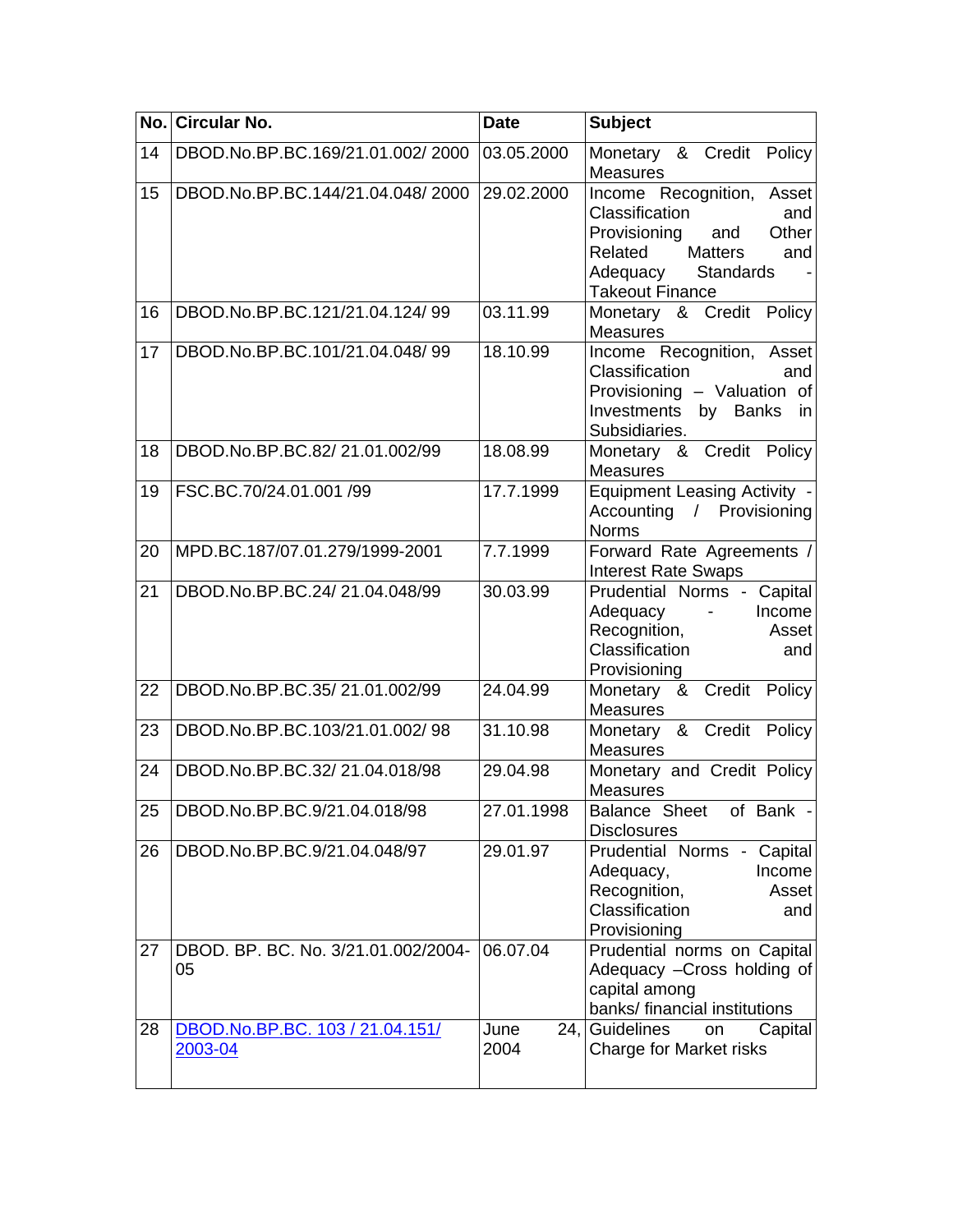|    | No. Circular No.                                                 | <b>Date</b>                          | <b>Subject</b>                                                                                                                                       |
|----|------------------------------------------------------------------|--------------------------------------|------------------------------------------------------------------------------------------------------------------------------------------------------|
| 29 | DBOD.No.BP.BC.<br>21.04.048/ June<br>92<br>$\sqrt{2}$<br>2003-04 | 2004                                 | 16, Annual Policy Statement for<br>2004-05<br>the<br>year<br>Guidelines on infrastructure<br>financing                                               |
| 30 | DBOD.No.BP.BC. 91/21.01.002/ 2003- June<br>04                    | 2004                                 | 15, Annual Policy Statement for<br>the year $2004-05$ - Risk<br>Weight for Exposure<br>to<br>Public Financial Institutions<br>(PFIs)                 |
| 31 | F.No.11/7/2003-BOA                                               | $6^{\sf th}$<br>2004                 | May Permission to nationalised<br>banks to issue subordinated<br>debt for augmenting Tier II<br>capital                                              |
| 32 | DBS.FID.No.C-15/01.02.00/2003-04                                 | 15 <sup>th</sup><br>2004             | June Risk Weight for Exposures to<br><b>PFIs</b>                                                                                                     |
| 33 | DBOD.BP.BC.29/21.01.048/2004-05                                  | 13 <sup>th</sup><br>2004             | August Prudential<br>Norms-State<br>Govt. guaranteed exposures                                                                                       |
| 34 | DBOD. BP.BC. 61 / 21.01.002/ 2004-<br>05                         | 23 <sup>rd</sup><br>December<br>2004 | Review<br>Mid-Term<br>of<br>the<br>Annual Policy Statement for<br>the year 2004-05.<br><b>Risk</b><br>weight on housing loans and<br>consumer credit |
| 35 | DBOD.No.BP.BC.85/21.04.141/2004-<br>05                           | 30 <sup>th</sup><br>2005             | April Capital Adequacy-IFR                                                                                                                           |
| 36 | DBOD.No.BP.BC.16/21.04.048/2005-<br>06                           |                                      | July 13,2005 Guidelines on purchase<br>of Non-Performing Assets                                                                                      |
| 37 | DBOD.No.BP.BC.21/21.01.002/2005-<br>06                           | July<br>2005                         | 26, Risk weight on Capital<br>market Exposure                                                                                                        |
| 38 | DBOD.No.BP.BC.38/21.04.141/2005-<br>06                           |                                      | Oct 10, 2005 Capital Adequacy-IFR                                                                                                                    |
| 39 | DBOD.No.BP.BC.60/21.04.048/2005-<br>06                           | February<br>1,<br>2006               | Guidelines<br>on<br>Securitisation of Standard<br>Assts                                                                                              |
| 40 | DBOD.No.BP.BC.73/21.04.048/2005-<br><u>06</u>                    | March<br>2006                        | 24. Bills Discounted under<br>LC-Risk<br>Weight<br>and<br><b>Exposure Norms</b>                                                                      |
| 41 | DBOD.No.BP.BC.84/21.01.002/2005-<br>06                           | May<br>2006                          | 25, APS for 2006-07-Risk<br>Weight on Exposures to<br>Commercial Real estate<br>and<br>Venture<br>Capital<br>Funds                                   |
| 42 | DBOD.BP.BC. 87 /21.01.002/2005-06                                | June<br>2006                         | 8. Innovative Tier I/Tier II<br><b>Bonds</b><br>Hedging<br>$\sim$ $-$<br>by<br>banks through Derivative<br><b>Structures</b>                         |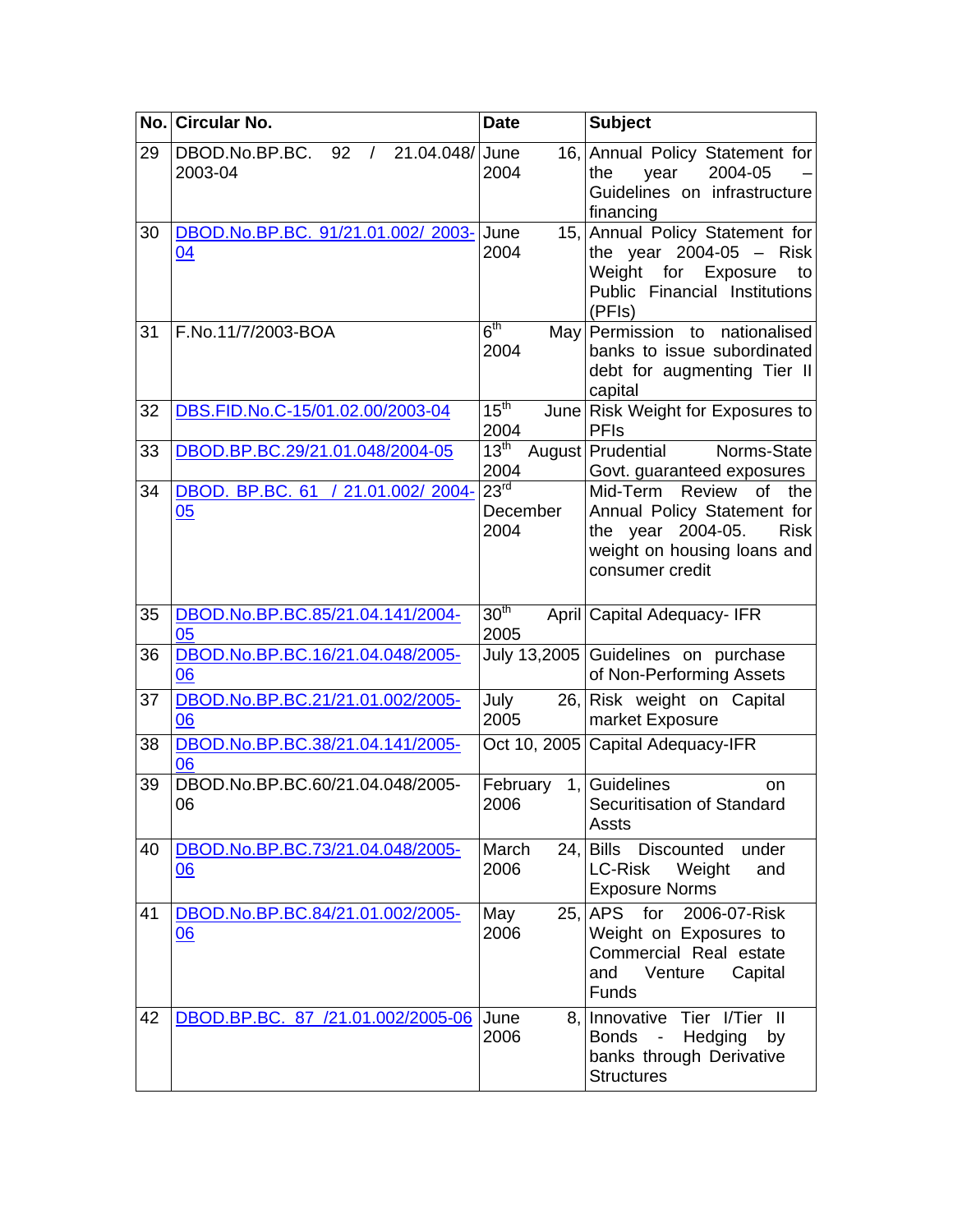|    | No. Circular No.                              | <b>Date</b>             | <b>Subject</b>                                                                                                                                                                                       |
|----|-----------------------------------------------|-------------------------|------------------------------------------------------------------------------------------------------------------------------------------------------------------------------------------------------|
| 43 | DBOD.NO.BP. BC. 89 / 21.04.048/<br>2005-06    | June<br>22,2006         | Prudential norms on creation<br>and utilisation of floating<br>provisions                                                                                                                            |
| 44 | DBOD.NO.BP. BC. 53 / 21.04.048/<br>2006-07    | January 31,<br>2007     | Third Quarter Review of the<br>Annual Policy Statement on<br>Monetary Policy for the year<br>2006-07-Provisioning<br>Requirement for Standard<br>Assets and Rsik Weights for<br>Capital Adequacy     |
| 45 | IDMD.NO. /11.01.01(B)/2006-07                 | January<br>31,2007      | Market<br>Secondary<br><b>Transactions</b><br>Govt.<br>in<br>Securities - Short-selling                                                                                                              |
| 46 | DBOD.NO.BP. BC. 92/21.01.002/<br>2006-07      | May 3, 2007             | Annual Policy Statement for<br>year 2006-07: Risk<br>the<br>Weight<br>residential<br>on<br>housing loans                                                                                             |
| 47 | DBOD.No. BP. BC.42/21.01.002/2007-<br>2008    | October<br>29,<br>2007  | Guidelines<br>for<br>Issuing<br>Preference Shares as part of<br><b>Regulatory Capital</b>                                                                                                            |
| 48 | DBOD.BP.BC.No.59/21.06.001/2007-<br>80        | January 17,<br>2008     | Prudential Norms for Capital<br>Adequacy - Risk Weight for<br><b>Educational Loans</b>                                                                                                               |
| 49 | DBOD.No.BP.BC.83/21.06.001/2007-<br>08        | May 14,<br>2008         | Claims<br>Secured<br>by<br>Property<br>Residential<br>Change in Limits for Risk<br>Weights                                                                                                           |
| 50 | DBOD.No.BP.BC.88/21.06.001/2007-<br><u>08</u> | May 30,<br>2008         | Capital Adequacy Norms -<br>Treatment<br><b>of</b><br>Banks'<br>Investments in Subsidiaries /<br>Associates<br>the<br>and<br>οf<br>Subsidiaries' / Associates'<br><b>Investments in Parent Banks</b> |
| 51 | DBOD.No.BP.BC.26/21.04.048/2008-<br>09        | <b>July 30,</b><br>2008 | Agricultural Debt Waiver and<br>debt Relief Scheme, 2008-<br>Prudential Norms on Income<br>Recognition,<br>Asset<br>Classification, Provisioning<br>and capital Adequacy.                            |